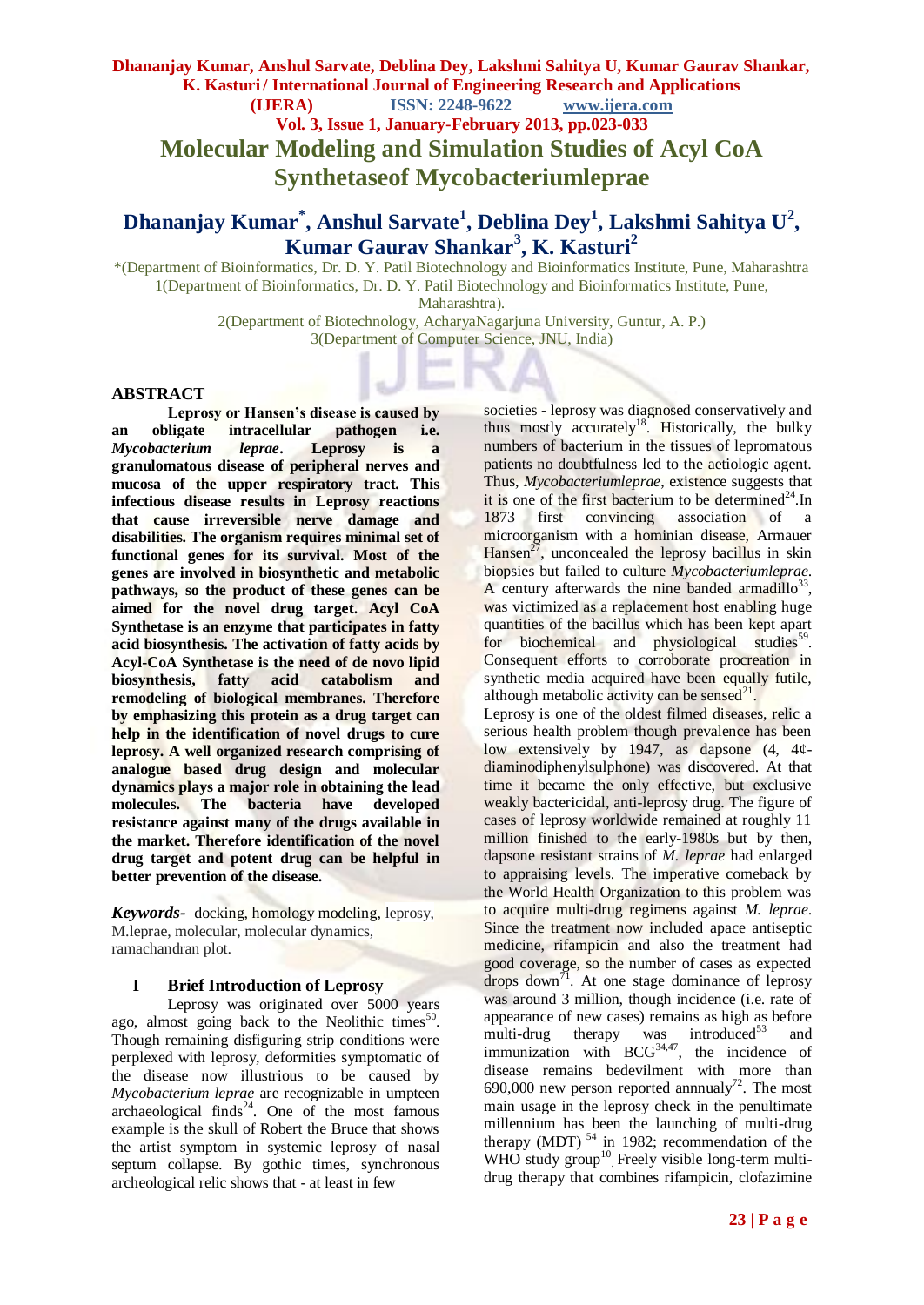# **Vol. 3, Issue 1, January-February 2013, pp.023-033**

and dapsone effectively targets the bacterium patch minimizing the process of drug-resistant strains<sup>1</sup>. In 1991 WHO starts to destroy leprosy as a public health problem which dramatically minimize the global disease prevalence, suggesting a persistent unknown reservoir. In 2006, 259,017 new cases were reported, out of this 54% of these new reported cases occurred in India, 1 of 118 countries that has achieved voiding status (downed as figure < 1 case/10,000 assemblage). Brazil, Democratic Republic of the Congo, Mozambique and Nepal acquire not achieved execution and invoice for 23% of new cases $^{73}$ .

The Rational drug use is in this overview incidental to the medical therapeutic view received at the WHO conference of 1985 in Nairobi<sup>2</sup>: Rational use of drug requires that forbearing obtain medications appropriate to their clinical needs, in doses that grapple their own requirements, for a passable phase of instance and at the smallest outlay to them and their community<sup>44</sup>. Leprosy was endemic in Norway (amongst a few, stray parts of Europe) in Hansen's day. Later, it has become more demonstrating in tropical countries, peculiarly - but not solely - in poor local societies. Of the 122 countries where leprosy was considered disease in 1985, 110 score now reached the end of expelling at the state direct by 2003 and leprosy relic a semipublic upbeat job only in 12 countries<sup>2</sup> .

#### **1.1. Description of the Condition**

The bacilli of leprosy are likely spread through tiny droplets from the nose or mouth from infected and raw individuals**<sup>48</sup>**. Tissue infected with the leprosy bacilli, *M. leprae*, contains up to 166 pg of a peculiar phenolic glycolipid for each mg dry wt. of *M. Leprae***51,11**. Leprosy can happen in varied clinical forms, parasitic on the greeting of the vector scheme. Some of the persons with a few skin patches and the merchandise of bacilli are relatively slender; this is classified as paucibacillary (PB) leprosy**<sup>48</sup>**. Remaining people with many skin patches and a superior assort of bacilli in their body and are classified as multibacillary (MB) leprosy**64,74** .

Actually, leprosy is immunologically important<sup>25</sup> and humans are the only famous hosts applicable to the coefficient of leprosy; so the World Health Organization (WHO) currently recommends a 6 and 12-month handling programme for paucibacillary leprosy and multibacillary leprosy, respectively. To stop such kind of disease novel drug targets are required in prescript to the organization of new drugs against antibacterial tender pathogens. Generally, a target should cater enough selectivity, yielding a drug which is precise or highly selective against the pathogen with respect to the human host**<sup>3</sup>** . Moreover, the target should be intrinsic for growing and viability of the pathogen at least under the stipulation of infection**<sup>45</sup>**. While studying about the different drug targets we found a long-chain protein (i.e. Acyl-CoA Synthetase) which is essential for fatty acid degradation, phospholipids remodeling, and the creation of interminable Acyl-CoA esters that regulates many physiological processes**60,19**. These membrane-bound enzymes act on non-polar hydrophobic substrates, fatty acids, generating Acyl-CoA Synthetase, primal reactive intermediates in lipid synthesis pathways that are water-soluble as advantageously as powerful detergents**28,65,35,66,37,75**. The structure of these membrane proteins has not been solved for the mammalian Acyl CoA Synthetase but homology to a bacterial form, whose structure has been determined, points at peculiar structural features that are consequential for these enzymes across species**60,28,61,4,5** .

In clinical studies, noteworthy advance has been made concerning the immunology and immunopathology of leprosy, the genetics of human resistance, mechanisms of nerve unhealthiness, and chemotherapy. In nearly all of these areas, nevertheless, leprosy remains poorly comprehended compared to different leading bacterial diseases<sup>14</sup> and remains a clinically cardinal disease to this day.

### **1.2. Causes**

The body's immune response to the antigens of the leprosy bacilli may create chances of inflammation in the skin and nerves, known as reactions. There are 2 different types of reactions: type 1 reaction or reversal reaction (RR) and type 2 reactions or erythema nodosumleprosum (ENL). Reactions may occur during multidrug therapy or it can also occur before/after the multidrug therapy and also they are the primary cause of nerve damage and impairment in leprosy**67,76,38**. Nerve damage occurs very slowly and oftentimes it remains unnoticed or may be it recognizes at a very late stage. So it shows the symptoms of a reaction which forces people to seek help**31,49** .

#### **1.3. Impact**

Leprosy is most importantly a disabling disease. The WHO estimates around two to three million people all over the world because of disabilities to leprosy<sup>77</sup>. Usually people suffered from leprosy, especially because of those visual deformities and disabilities, dread discrimination and stigmatization. These people may have faced intense social and also some kind of psychological problems**29,55,39** .

# **II Target Identification**

Leprosy is an unceasing bacterial disease of the skin and nerves in the hands and feet and, in some cases, the lining of the nose**<sup>62</sup>**. Leprosy can be escalating, causing eternal damage to the skin,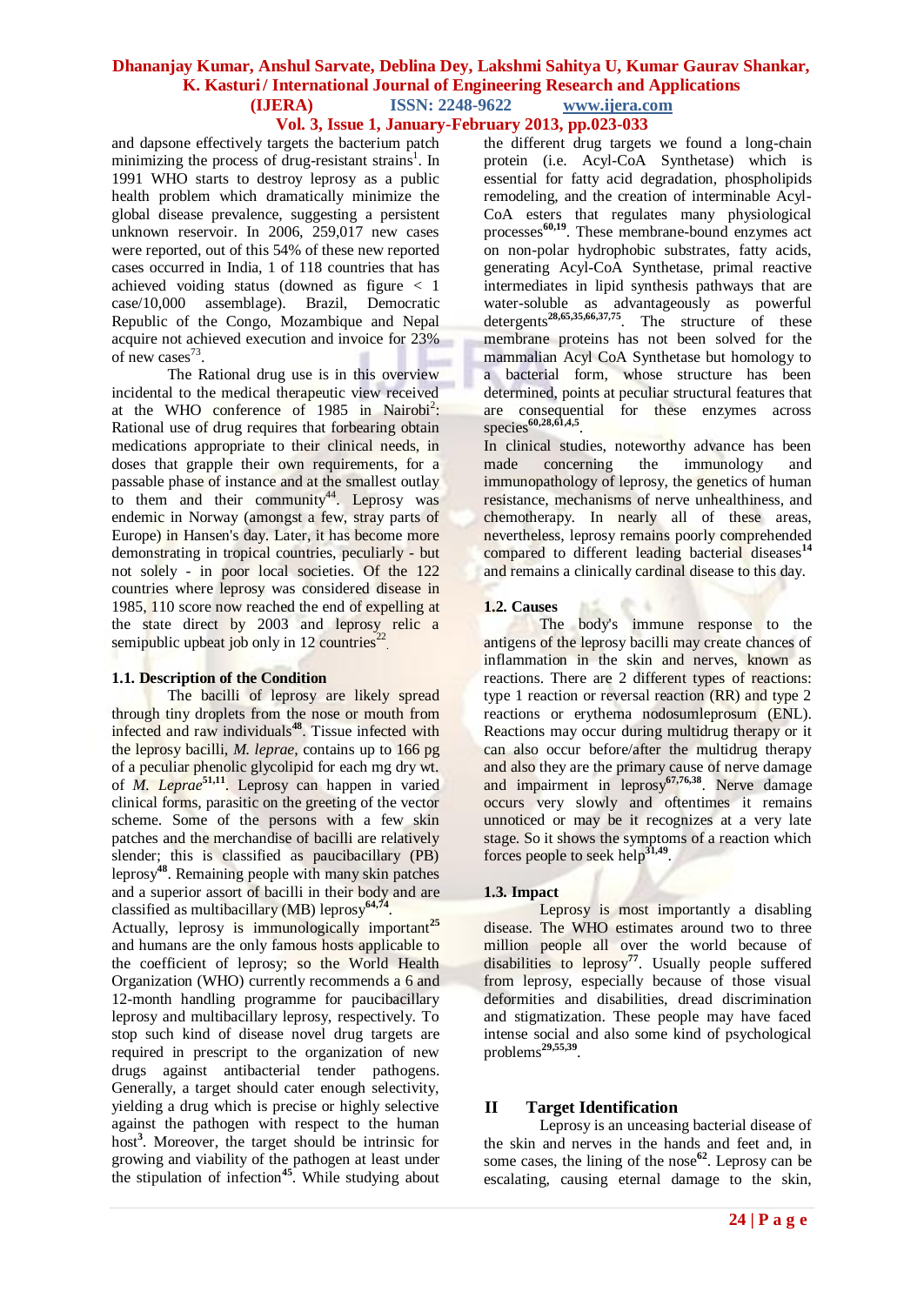# **Vol. 3, Issue 1, January-February 2013, pp.023-033**

nerves, limbs, and eyes**<sup>56</sup>**. The clinical symptoms of leprosy diversify but most of all it damages the skin, nerves, and secretion membranes**<sup>78</sup>**. The resultant of the muse shows that Acyl-CoA Synthetase protein sequence containing 579 amino acid residues with ID NO (Q9CD78) which plays a vital role in lipid metabolism**<sup>58</sup>**. It belongs to ATP dependent AMPbinding enzyme family. It activates fatty acids, which functions as signaling molecules and are a structural element of membranes**<sup>6</sup>** . It has one AMP binding domain **(Fig 1)<sup>58</sup>** since, deletion and decay of the gene of Acyl-CoA Synthetase causes removal of numerous grave metabolic activities**<sup>12</sup>** and it can also be used as a good target to have a good control of that disease.

# **III Sequence homology and Conserved domain search**

Acyl-CoA Synthetase protein describes the evolutionary relationship with Long Chain Fatty Acid CoA Synthetase**<sup>40</sup>**. It has been found that both are homologous and further the structural properties of Fatty Acyl CoA can be used as a reference for the study of Acyl CoA. The Pfam**<sup>65</sup>** results demonstrate AMP-binding domain (40-491), which helps, in catalytic commotion of the protein. This part consists of SER/Thr/Gly colorful area and can be analyzed again by a conserved Pro-Lys-Gly triplet. **(Fig. 1)<sup>58</sup>** the enzymes family consist of Acetyl CoA Synthetase, luciferase and different added intimately kindred Synthetase**<sup>58</sup> .**



Fig.1- showing the domain of target protein<sup>58</sup>

Pfam**<sup>23</sup>** database search revealed one AMPbinding domain. **(Fig 2)<sup>46</sup>** shows multiple sequence alignment of *M.tb* FadD13 with *E. coli, FadD*and*ttLC-FACS*, which reveals that there are 3 conserved regions: out of them 2 are ATP-AMP binding domains, residues from 163– 173 are referred as P-motif, 300–306 called as A-motif and one fatty-acid binding domain, residues 375–399 known as FACS signature motif. These domains are conserved within the super family of adenylate forming enzymes. The predicted model for *M. tb*FadD13consists of 2 domains—**a]** a large Nterminal domain (residues 1–395) and **b]** a small Cterminal domain **(402–503)** which are further connected by a six-amino acid peptide linker, i.e. the L motif (residues **396– 401).** Secondary structure of the model was analyzed by iMolTalk**<sup>15</sup>**, which describes that the structure contains  $12 \alpha$ -helices, eight 310 helices and 26 ß-strands **(Fig.3a,3b).** This particular protein represents to the family of adenylate-forming enzymes and also shows the presence of an A-motif **(adenine-binding site; residues 300– 306**) and P-motif **(phosphatebinding site; residues 163–173)** which forms the AMP/ATP binding domain, as it is demonstrated by Q-Site Finder**<sup>41</sup>**. An additional conserved region of 25-amino acid long segment, a fatty-acid binding region **(residues 375–399; FACS signature motif)**, which is similar to the family of FACS, and CASTp**<sup>16</sup>** has been used to predict the given binding region.**<sup>46</sup>**

| fadD13 Mtb     | ------------------ MKN-IGWMLRQRATVSPR--LQAYVEPSTDVRMTYAQMNALANR 41                                                                                                                                                             |  |
|----------------|--------------------------------------------------------------------------------------------------------------------------------------------------------------------------------------------------------------------------------|--|
| FACS-Tt 1ULT A | MEGERMNAFPSTMMDEELN-LWDFLERAAALFGRKEVVSRLHTGEVHRTTYAEVYORARR 59                                                                                                                                                                |  |
| LCFA ECOLI     | MKKVWLNRYPADVPTEINPDRYOSLVDMFEOSVARYADOPAFVNMGEVMTFRKLEERSRA 60                                                                                                                                                                |  |
|                |                                                                                                                                                                                                                                |  |
| fadD13 Mtb     | CADVLTA-LGIAKGDRVALLMPNSVEFCCLFYGAAKLGAVAVPINTRLAAPEVSFILSDS 100                                                                                                                                                               |  |
| FACS-Tt 1ULT A | LMGGLRA-LGVGVGDRVATLGFNHFRHLEAYFAVPGMGAVLHTANPRLSPKEIAYILNHA 118                                                                                                                                                               |  |
| LCFA ECOLI     | FAAYLQQGLGLKKGDRVALMMPNLLQYPVALFGILRAGMIVVNVNPLYTPRELEHQLNDS 120                                                                                                                                                               |  |
|                | * **: ***** : *  - :. - * : - *. :. *: . *:                                                                                                                                                                                    |  |
| fadD13 Mtb     | GSKVVIYGAPSAPVIDAIR------------- AQADPPG--TVTDWIGADSLAERLRSAA 145                                                                                                                                                              |  |
| FACS-Tt 1ULT A | EDKVLLFDPNLLPLVEAIR------------GELKTVQHFVVMDEKAPEGYLAYEEALG 165                                                                                                                                                                |  |
| LCFA ECOLI     | GASAIVIVSNFAHTLEKVVDKTAVQHVILTRMGDQLSTAKGTVVNFVVKYIKRLVPKYHL 180                                                                                                                                                               |  |
|                | <b>COMPANY</b><br>                                                                                                                                                                                                             |  |
|                |                                                                                                                                                                                                                                |  |
| fadD13 Mtb     | ADEPAVECGGD---------------DNLFIMYTSGTTGHPKGVVHTHES--VHSAASSW 186                                                                                                                                                               |  |
| FACS-Tt 1ULT A | EEADPVRVPER --------------- AACGMAYTTGTTGLPKGVVYSHRALVLHSLAASL 210                                                                                                                                                             |  |
| LCFA ECOLI     | PDAISFRSALHNGYRMQYVKPELVPEDLAFLQYTGGTTGVAKGAMLTHRNMLANLEQVNA 240                                                                                                                                                               |  |
|                | a we week away away to a<br>$1 - 11$                                                                                                                                                                                           |  |
| fadD13 Mtb     | ASTIDVRY-RDRLLLPLPMFHVAALTT--VIFSAMRGVTLIS-MPQFDATKVWSLIVEER 244                                                                                                                                                               |  |
| FACS-Tt 1ULT A | VDGTALSE-KDVVLPVVPMFHVNAWCL--PYAATLVGAKQVLPGPRLDPASLVELFDGEG 267                                                                                                                                                               |  |
| LCFA ECOLI     | TYGPLLHPGKELVVTALPLYHIFALTINCLLFIELGGQNLLITNPRDIPGLVKELAKYPF 300                                                                                                                                                               |  |
|                | $\mathbf{r} = \mathbf{r} - \mathbf{r}$<br>生产工作 计数据 计字母<br>A-motif                                                                                                                                                              |  |
|                |                                                                                                                                                                                                                                |  |
| fadD13 Mtb     | VCIGGAVPAILNFMRQVPEFAELDAPDFRYFITGGAPMPEALIKIYAAKN-IEVVQGYAL 303                                                                                                                                                               |  |
| FACS-Tt 1ULT A | VTFTAGVPTVWLALADYLESTGHRLKTLRRLVVGGSAAPRSLIARFERMG-VEVRQGYGL 326                                                                                                                                                               |  |
| LCFA ECOLI     | TAITG-VNTLFNALLNNKEFQQLDFSSLHLSAGGGMPVQQVVAERWVKLTGQYLLEGYGL 359                                                                                                                                                               |  |
|                | 医生物质 计数字 医心包 计数据 医心包 医心包 计数据库                                                                                                                                                                                                  |  |
| fadD13 Mtb     | TES---------CGGGTLLLSEDALRKAGSAGRATMFTDVAVRGDDG---VIREHGEGEV 351                                                                                                                                                               |  |
| FACS-Tt 1ULT A | TETSPVVVONFVKSHLESLSEEEKLTLKAKTGLPIPLVRLRVADEEGRPVPKDGKALGEV 386                                                                                                                                                               |  |
| LCFA ECOLI     | TEC ---------- APLVSVNPYDIDYHSGSIGLPVPSTEAKLVDDDDN--EVPPGOPGEL 407                                                                                                                                                             |  |
|                | 京京<br>***<br>$\ddot{\phantom{a}}$<br>$\mathbf{r}$                                                                                                                                                                              |  |
|                | Predictive fatty acid binding                                                                                                                                                                                                  |  |
| fadD13 Mtb     | VIKSDILLKEYWNRPEATRDAFD-NGWFRTGDIGEIDDEGYLYIKDRLKDMIISGGENVY 410                                                                                                                                                               |  |
| FACS-Tt 1ULT A | OLKGPWITGGYYGNEEATRSALTPDGFFRTGDIAVWDEEGYVEIKDRLKDLIKSGGEWIS 446                                                                                                                                                               |  |
| LCFA ECOLI     | CVKGPOVMLGYWORPDATDEIIK-NGWLHTGDIAVMDEEGFLRIVDRKKDMILVSGFNVY 466                                                                                                                                                               |  |
|                | in, i ini inn i iniiinnna, aissii a aa asia is i                                                                                                                                                                               |  |
|                | L-motif                                                                                                                                                                                                                        |  |
| fadD13 Mtb     | PAEIESVIIGVPGVSEVAVIGLPDEKWGEIAAAIVVADQNEVSEQQIVEYCGTR-LARYK 469                                                                                                                                                               |  |
| FACS-Tt 1ULT A | SVDLENALMGHPKVKEAAVVAIPHPKWQERPLAVVVPRGEKPTPEELNEHLLKAGFAKWQ 506                                                                                                                                                               |  |
| LCFA ECOLI     | PNEIEDVVMOHPGVOEVAAVGVPSGSSGEAVKIFVVKKDPSLTEESLVTFCRRO-LTGYK 525                                                                                                                                                               |  |
|                | vantila totiturato in the second community of the community of the community of the community of the community of the community of the community of the community of the community of the community of the community of the co |  |
|                |                                                                                                                                                                                                                                |  |
| fadD13 Mtb     | LPKKVIFAEAIPRNPTGKILKTVLREQYSATVPK-- 503                                                                                                                                                                                       |  |
| FACS-Tt 1ULT A | LPDAYVFAEEIPRTSAGKFLKRALREQYKNYYGGA- 541                                                                                                                                                                                       |  |
| LCFA ECOLI     | VPKLVEFRDELPKSNVGKILRRELRDEARGKVDNKA 561                                                                                                                                                                                       |  |
|                | physical physical exists the control                                                                                                                                                                                           |  |
|                |                                                                                                                                                                                                                                |  |

Fig.2- Multiple sequence alignment of *M. tb* adD13 with *E. coli* fadD and *ttLC-FACS*. The identical residues in the aligned sequences are indicated with an asterisk (\*). P-motif is phosphate-binding site colored in blue, A-motif is adenine-binding site colored in purple, L-motif is linker motif colored in yellow and fatty acid binding site is indicated in green. <sup>46</sup>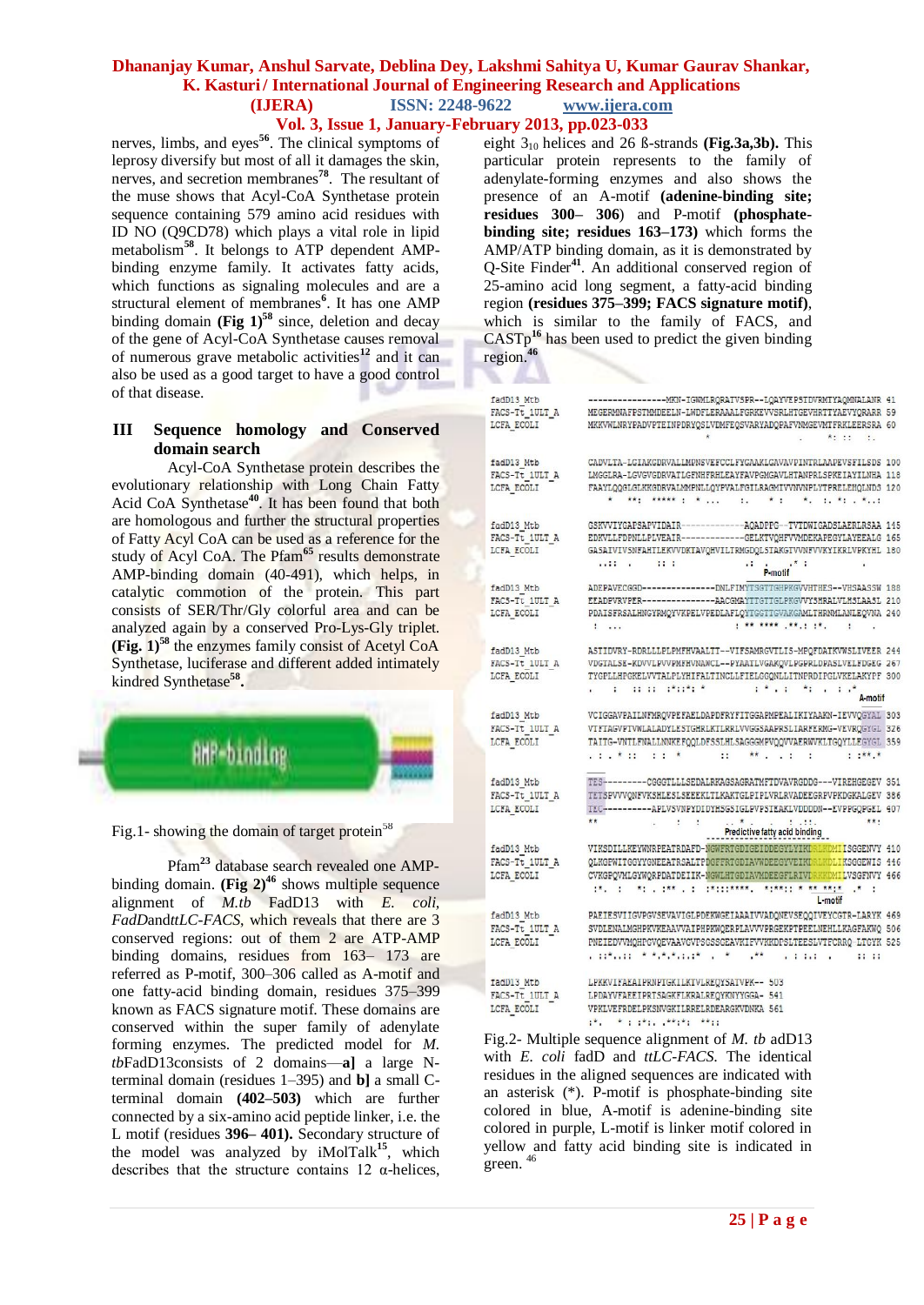# **Dhananjay Kumar, Anshul Sarvate, Deblina Dey, Lakshmi Sahitya U, Kumar Gaurav Shankar, K. Kasturi / International Journal of Engineering Research and Applications (IJERA) ISSN: 2248-9622 www.ijera.com Vol. 3, Issue 1, January-February 2013, pp.023-033**



excellent results achieved experimentally<sup>20</sup>. This would let the users to carefully use the rapidly generated *in-silico* protein models in all the contexts where today only experimental structures provide a solid basis: structure-based drug design, analysis of protein function, interactions, antigenic behavior, and rational design of proteins with increased stability or novel functions. In adding together, protein modeling is the merely way to obtain structural information if any how experimental techniques fail, sometimes due to proteins are simply too large for NMR analysis and cannot be crystallized for X-ray diffraction**<sup>58</sup>** . For homology modeling first the target sequence was retrieved from the database (Table1), then BLAST-p was performed against Protein Data Bank (PDB) and the highest scoring entry (high bit score and low e value) was taken as template **(Table1).** Finally the protein model was generated using modelingsoftwares**(Table1).**

Table-1 – The targets, templates and softwares used for Homology Modeling<sup>46,5</sup>

|                               | 101.151101067, 111000011115    |                     |                              |                                            |  |  |  |  |
|-------------------------------|--------------------------------|---------------------|------------------------------|--------------------------------------------|--|--|--|--|
| <b>Target</b>                 | <b>Seque</b><br>nce ID         | <b>Temp</b><br>late | <b>Softw</b><br>are          | <b>Reference</b>                           |  |  |  |  |
| Acyl<br>CoA<br>Synthe<br>tase | Q9CD<br>78<br>(Swiss-<br>Prot) | 1V26                | <b>Swiss</b><br>Mode<br>ller | SuhanyaRama<br>moorthi,<br>S.<br>Venkatesh |  |  |  |  |
| Fatty<br>Acyl<br>CoA          | CAA1<br>6147                   | 1ULT                | Rokk<br>$v-P$                | NidhiJatana et.<br>al                      |  |  |  |  |

### **4.1.SWISS-MODEL**

(http://swissmodel.expasy.org) is an automated comparative modeling server basically to predict the three dimensional (3D) protein structures<sup>32</sup>. SWISSMODEL provides several levels of user interaction through its World Wide Web

interface: in the 'first approach mode' only an amino acid sequence of a protein is submitted to build a 3D model<sup>68</sup>. Template selection, alignment and model building are done completely automated by the server. The reliability of SWISS-MODEL is continuously evaluated in the EVA-CM project. ROKKY-P **<sup>57</sup>** a server for De novo structure prediction by the simfold energy function with the multi-canonical ensemble fragment assembly. According to the result generated from various protein structure evaluation servers, model 3 generated by Rokky-P was found as the best model  $(Table 2)^{46}$ .

Fig.3-Three-dimensional model of *M. tb* FadD13 a) Schematic representation of *M. tb* FadD13. Red colour cylinders represent  $α$ -helix and blue arrows represent β-sheets. N and C terminals are represented in white colour.<sup>46</sup> b) Electrostatic potential surface map of the protein with the Amotif, P-motif and fatty-acid binding site. Positive potentials are shown in blue, negative potentials in red, neutral in white and ligand in green.<sup>4</sup>

# **IV Homology Modeling**

The vital aspiration of homology modeling is to predict a structure from its sequence with an accuracy which will be equivalent to the most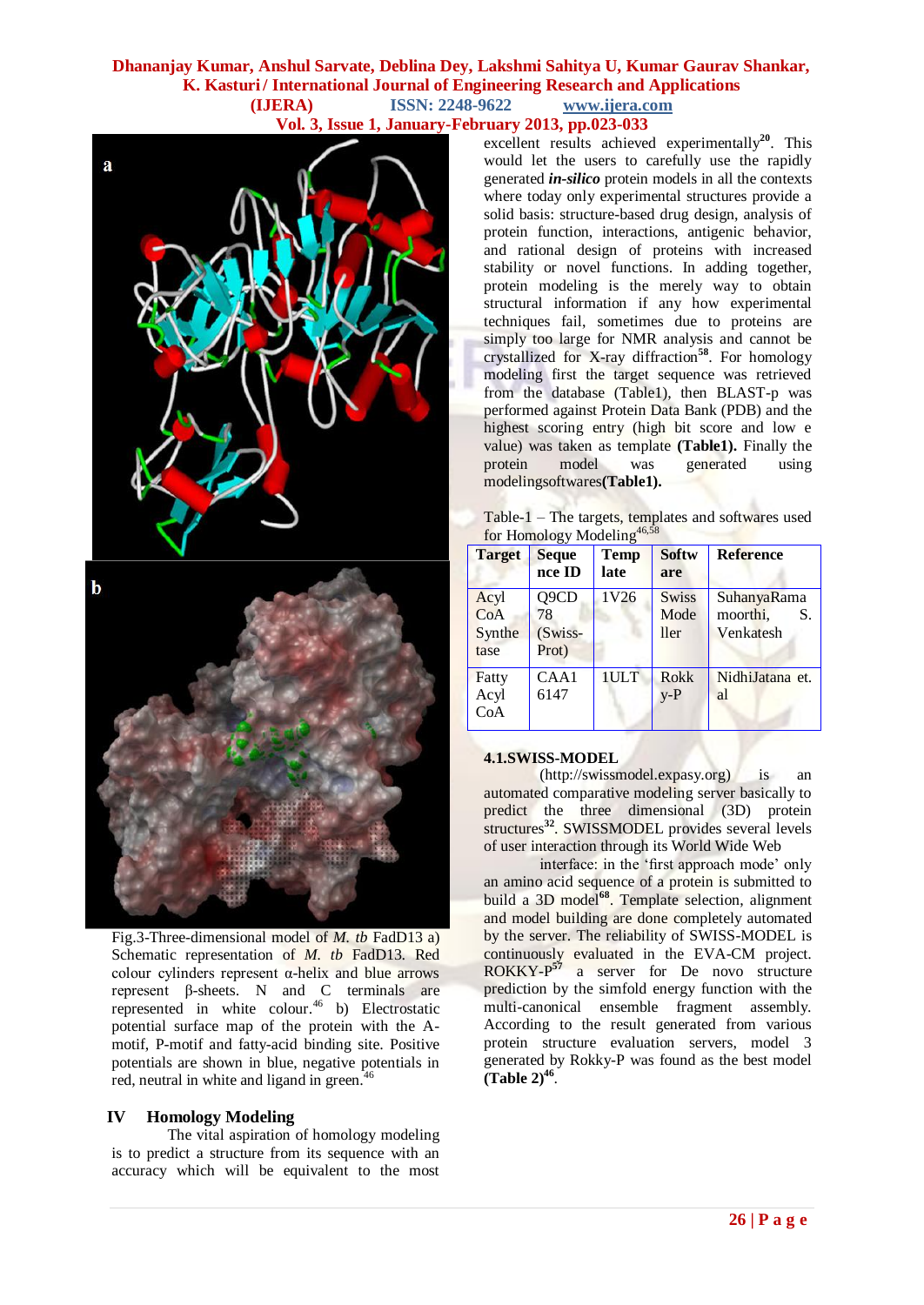**Vol. 3, Issue 1, January-February 2013, pp.023-033**

Table No.2 - Quality assessment of the models obtained by various protein structure prediction servers<sup>46</sup>

| Structure<br>prediction | <b>PROCHECK<sup>a</sup></b> | <b>Verify</b><br>3D <sup>b</sup> | WHAT<br>IF <sup>c</sup> |
|-------------------------|-----------------------------|----------------------------------|-------------------------|
| server                  |                             |                                  |                         |
| Modeller                | 65.4%                       | 43.06%                           | $-4.822$                |
| Prime                   | 79.10%                      | 89.27%                           | $-3.270$                |
| SWISS-                  | 83.10%                      | 93.83%                           | $-2.121$                |
| <b>MODEL</b>            |                             |                                  |                         |
| Rokky-P-                | 86.60%                      | 87.50%                           | $-0.387$                |
| Model 1                 |                             |                                  |                         |
| <b>PHYRE</b>            | 88.3%                       | 87.42%                           | $-1.549$                |
| Rokky-P-                | 90.50%                      | 76.59%                           | $-0.619$                |
| Model 5                 |                             |                                  |                         |
| Rokky-P-                | 90.50%                      | 88.69%                           | $-0.143$                |
| Model 2                 |                             |                                  |                         |
| Rokky-P-                | 90.80%                      | 86.71%                           | $-0.143$                |
| Model 4                 |                             |                                  |                         |
| <b>Rokky-P-</b>         | 91.50%                      | 88.49%                           | 0.266                   |
| <b>Model 3</b>          |                             |                                  |                         |

<sup>a</sup>Percentage of residues in the most favoured region <sup>b</sup>Percentage of residues having 3D-1D score >0.2 <sup>c</sup>Ramchandran Z-score, Z-values above 4.0 and below -4.0 are very uncommon

### **V Structure Visualization**:-

As an ensue of Swiss-PDB Viewer, we can predict the 3-dimensional structure of the protein Acyl CoA Synthetase**(Fig. 4)** based on the homologous protein structure Long Chain Fatty Acid CoA Synthetase whose 3-dimensional structure is already known either with the help of Xray Crystallography or NMR. The protein contains the AMP binding site as template.**<sup>58</sup>**



Fig.4- Shows the predicted structure of the protein Acyl-CoA Synthetase (Red –  $\alpha$  helix, Yellow - ß Sheet) $5<sup>5</sup>$ 

# **VI Evaluation and assessment of generated model:-**

The modeled protein which is built on the basis of 1v26 B-Chain protein describes 83.2% of residue in the most favoured region of Ramachandran plot **(Fig. 5)<sup>58</sup>** when it was evaluated with a tool called Structure Analysis and Verification Server**<sup>47</sup>** it shows that this very structure could be used as a good target model for the design of drug.**<sup>58</sup>**



Fig.5- Shows the Ramachandran plot of the protein<sup>58</sup>

Ramachandran plot of the given model describes that 99.8% of the residues lie in the allowed region as shown in Fig. 6 with only 1 residue is available in disallowed region for the same structure. The VERIFY-3D**<sup>42</sup>** analysis is used to show the compatibility 3D-1D score >0.2 to be 99.40% corresponding to acceptable side chain environments. ProQ**<sup>79</sup>** also gave a very good LGScore of 6.03 and a most importantly MaxSub of 0.17 for the model while ERRAT**<sup>13</sup>** showed the overall quality factor to be 79.59% for the model. The **'**what-if quality**<sup>70</sup>** report**'** results summarized in **(Table 3)** indicate that the best sophisticated model showed a Z-score of -2.16 which shows that it is a suitable range for a valid structure. The Z-score of < =-5.0 denotes a poorly refined molecule**<sup>46</sup> .**

Table 3- What-if quality report (Z-score) for the initial model of FadD13 before performing the MD simulation and for the final model of *M. tb* FadD13 refined by the  $MD$  simulation<sup>46</sup>

| enneg ov the ivid simulation |              |         |        |            |            |  |  |
|------------------------------|--------------|---------|--------|------------|------------|--|--|
|                              | <b>Backb</b> | Backb   | Side   | Side       | Z-         |  |  |
|                              | one-         | one-    | chain- | chain      | score      |  |  |
|                              | backb        | side    | backb  | -side      | for        |  |  |
|                              | one          | chain   | one    | chain      | all        |  |  |
|                              | contac       | contac  | conta  | conta      | conta      |  |  |
|                              | ts           | ts      | ct     | <b>cts</b> | <b>cts</b> |  |  |
| Initi                        | $-1.25$      | $-3.02$ | $-2.7$ | $-3.3$     | $-3.3$     |  |  |
| al                           |              |         |        |            |            |  |  |
| mod                          |              |         |        |            |            |  |  |
| el                           |              |         |        |            |            |  |  |
| Refi                         | $-2.24$      | $-0.92$ | $-1.6$ | $-0.8$     | $-2.1$     |  |  |
| ned                          |              |         |        |            |            |  |  |
| mod                          |              |         |        |            |            |  |  |
| el                           |              |         |        |            |            |  |  |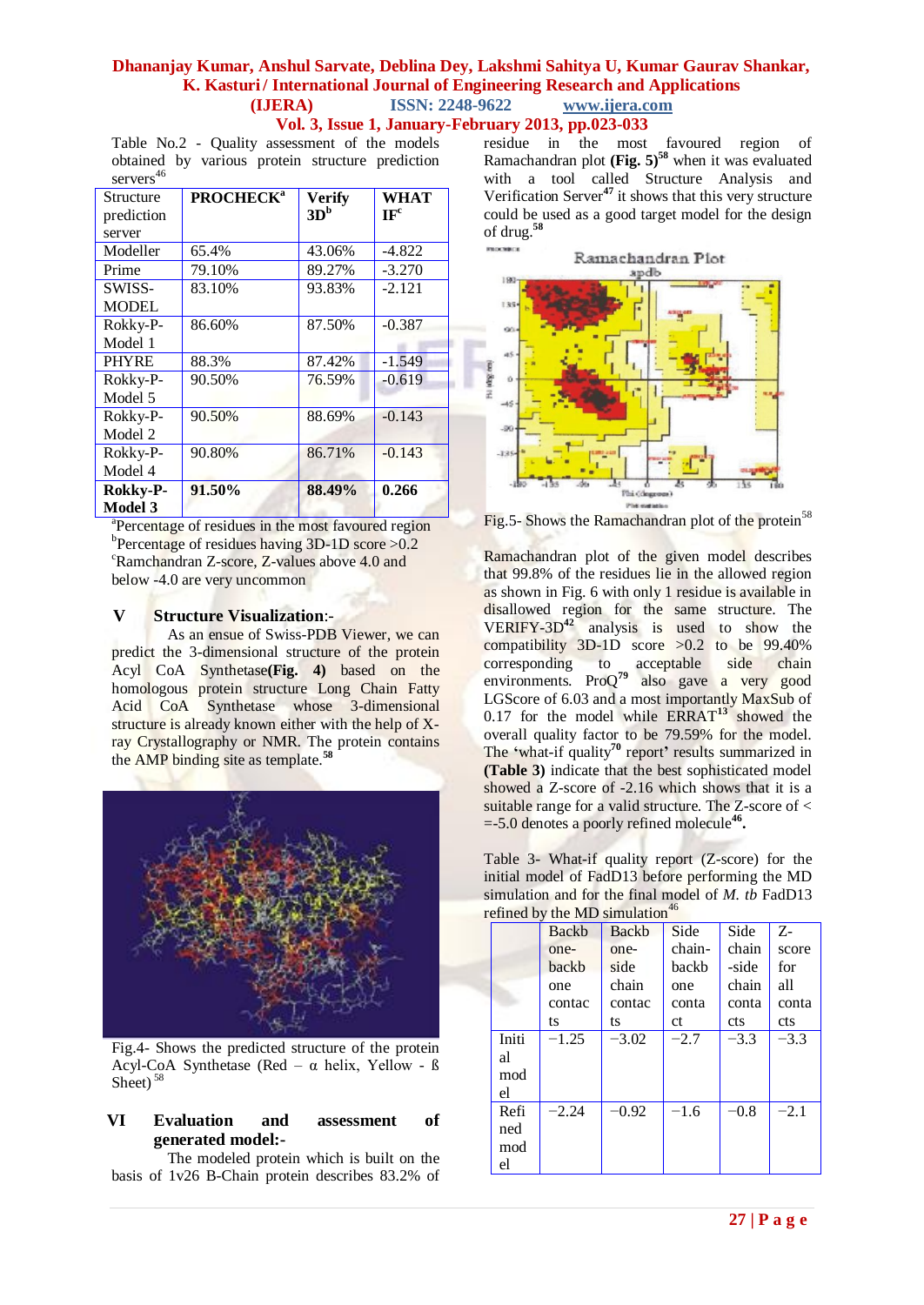### **Dhananjay Kumar, Anshul Sarvate, Deblina Dey, Lakshmi Sahitya U, Kumar Gaurav Shankar, K. Kasturi/International Journal of Engineering Research and Applications (IJERA)** ISSN: 2248-9622 www.ijera.com **(IJERA)** ISSN: 2248-9622 **Vol. 3, Issue 1, January-February 2013, pp.023-033**

What-if *Fine packing qQualitycControl*report. Average values of the Z-score for all contacts of the protein can be read as follows: -5.0≤Z-score (guaranteed wrong structure) <−3.0≤Z-score (probably good structure) <−2.0≤Z-score (good model)





model of the protein $46$ 

# **VII Active Site Prediction**

Binding site was characterized by using Q-Site Finder<sup>43</sup> and CASTp<sup>16</sup> and these were validated by using the information on binding sites in other homologous proteins.**8,30** .

Putative Active Sites with Spheres, universally known as PASS**<sup>52</sup>** is used to predict the active site as shown in the **(Fig 7),** which could be used as the possible docking site for the newly developed ligand.**<sup>58</sup>**



Fig.7-Blue Colour circled Spots represents the predicted Active Site in the target protein<sup>58</sup>

#### **VIII Molecular Docking**

A drug named as  $4 - ((4 - \text{ amino } 3$ chlorophenyl) sulphonyl) phenyl amine **(Fig 8)** has been generated using the NCI Enhanced Server<sup>26</sup>, as an analogue of the first line drug, dapsone and it has also been predicted that the drug have Anti-Myobacterial action which could serve as the ligand. This particular drug was also analyzed by effectuation of Christopher Lipinski's rule-of-five<sup>69</sup>, which confirms that the designed ligand has the properties and structural features that make molecules much or less like a drug.<sup>58</sup>



Fig.8- Shows the generated ligand 4 - ((4 amino 3 chlorophenyl) sulphonyl) phenylanmine<sup>5</sup>

The ensue provided by Hex<sup>17</sup> shows a quite fine docking between the ligand and the target protein and they are interpreted on the basis of binding distance which is measured to be 5.034 Angstrom between the ligand and the active site **(Fig 9)** with respect to the Tyrosine while Dapsone shows the distance of 6.052 Angstrom with respect to the same amino acid. Hence this proves that reduction in distance between the target protein and ligand increases the docking effect between the target protein and its respective ligand.**<sup>58</sup>**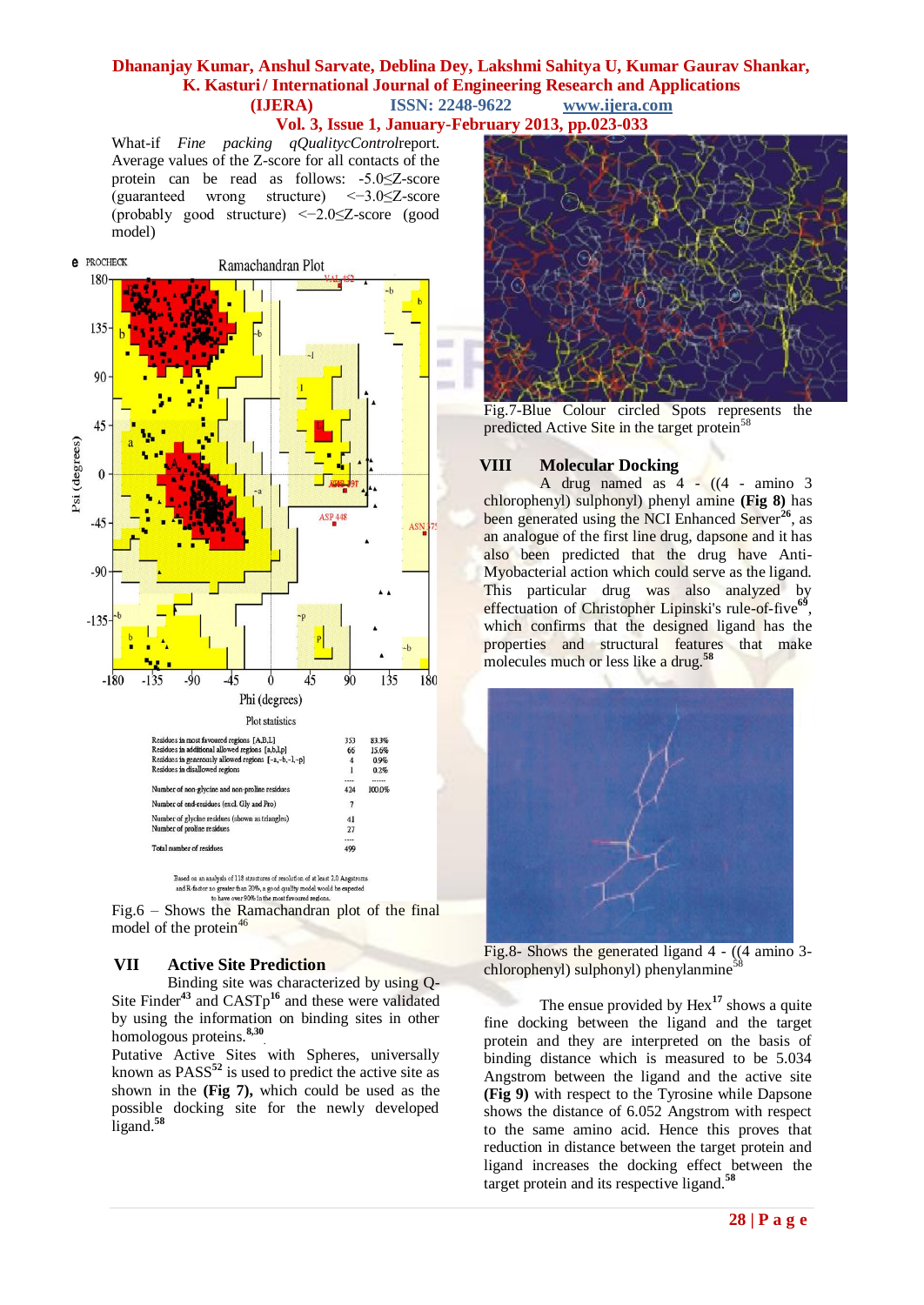# **Dhananjay Kumar, Anshul Sarvate, Deblina Dey, Lakshmi Sahitya U, Kumar Gaurav Shankar, K. Kasturi/International Journal of Engineering Research and Applications (IJERA)** ISSN: 2248-9622 www.ijera.com **(IJERA)** ISSN: 2248-9622 **Vol. 3, Issue 1, January-February 2013, pp.023-033**



Fig.9-Showing the docked ligand to the target protein<sup>58</sup>

Many of the substrates like ATP, CoA and various fatty acids were docked to *M. tb***FadD13** by the help of IFD (Induced Fit Docking) protocol of Schrödinger<sup>63</sup>. ATP and CoA gave the best XP Gscore, in terms of kcal/mol. The fatty acids binded to M. tb FadD13 in an order of decreasing binding: cerotic acid>lignoceric acid>palmitic acid>capric acid according to their scores. M. tb FadD13 has higher affinity for very long chain fatty acids especially cerotic (26:0) and lignoceric (24:0) acid as compared to palmitic (16:0) / capric (10:0) acid as also observed through experimental studies<sup>3</sup> . Docking had also been carried out with other different ligands in the following order: ATP, fatty acid (lignoceric acid) followed by CoA **(Fig. 10a)**  and after that the docked complex was further refined using Desmond 2.2**<sup>9</sup>** . The key amino acids interacting with the substrates were identified as: Gly<sup>166</sup>, Lys<sup>172</sup>, Thr<sup>304</sup>, Glu<sup>305</sup>, Thr<sup>485</sup>, Lys<sup>487</sup> forming hydrogen bonds with ATP,  $\text{Tyr}^{362}$  and Asp<sup>371</sup> with fatty acid and Thr<sup>167</sup>, Thr<sup>168</sup>, His<sup>170</sup> and Tyr<sup>362</sup> with CoA as analyzed by LIGPLOT**<sup>80</sup>(Fig. 10b)**. **46**



Fig.10- Docking of multiple ligands (ATP, fatty acid and CoA) to *M. tb*FadD13 by using induced fit docking. A) *M. tb*FadD13 docked with ATP, lignoceric acid (24:0) and CoA with lignoceric acid shown in pink colour, ATP in purple and CoA in blue. B) Ligplot showing the protein-ligand interactions in *M. tb* FadD13 complexed with ATP, lignoceric acid and CoA. ATP is represented by Atp 997, lignoceric acid by Faa 998 and CoA by Coa 999.<sup>46</sup>

#### **IX Molecular Dynamics**

As the results have obtained from different protein structure evaluation servers, out of them model 3 generated by Rokky-P was preferred as the concluding model **(Table 2)**. Desmond 2.0**<sup>9</sup>** was used for the further molecular dynamics simulation of the final model for a period of 12 ns. Frames were collected after every 1 ns, energy minimized and after that it was evaluated with various proteinevaluation servers. The total energy reaches equilibrium by 10 ns as shown by the stratagem of the total energy versus MD. After a small rearrangement from the initial conformation, the structure is relatively stable during the whole MD as shown by the RMSD map analysis during the 12 ns MD simulation **(Fig 11a)**. Ultimately the final model obtained was evaluated by the ProSA**<sup>81</sup>** program which examines, whether the interaction of each residue with the remainder of the protein is maintained in a favorable manner **(Figure 11b)** shows that ProSA<sup>81</sup> of the desired model gave a Z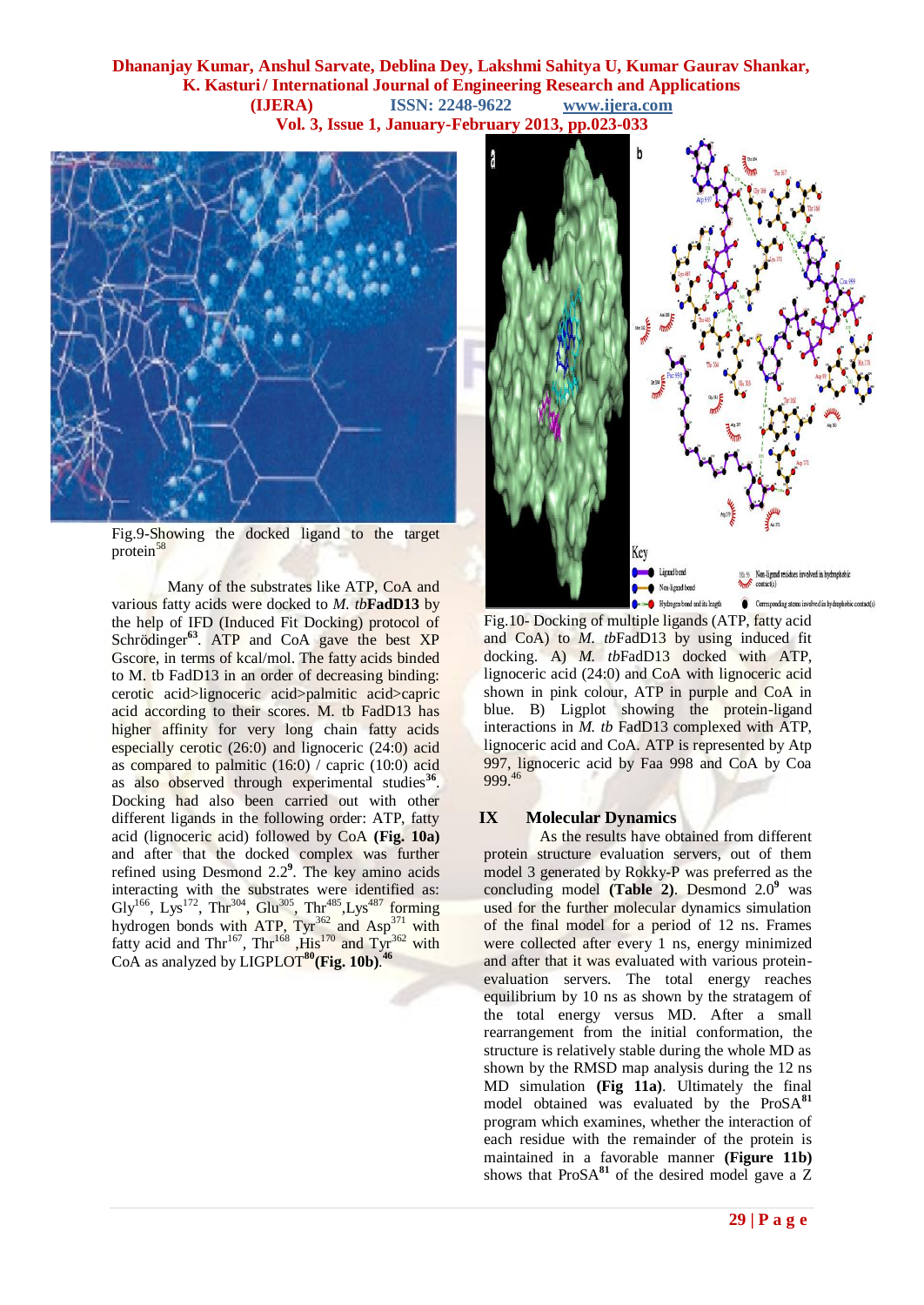**Vol. 3, Issue 1, January-February 2013, pp.023-033**

score within the acceptable range **(-10 to 10, good ProSA scores are negative and depend on length of protein)**. **Figure 11c** shows that the energy remains negative for almost all amino acid residues indicating the acceptability of the predicted model.**<sup>46</sup>**



Fig.11- Analysis of the final model after molecular dynamics simulation a) RMSD plot of the MD simulation as a function of timescale.<sup>46</sup> b) z-plot of final model generated by ProSA. The z-plot shows

# **X Conclusion**

The protein structure of Acyl CoA Synthetase of *Mycobacterium leprae* is predicted, this protein can be taken as drug target because it is responsible in fatty acid metabolism. Acyl CoA Synthetase shows homology with Fatty Acyl CoA<br>Synthetase of *Mycobacterium tuberculosis*  $Mycobacterium$ therefore we used this protein to assign its structural and functional properties to our target protein. Both of the proteins were modelled using different softwares and then validated. In Ramachandran plot both of them shows almost similar number of residues in the most favoured region. Multiple sequence alignment of FACS of *M. tuberculosis* with *E. coli* and *T. thermophilus* shows presence of conserved motifs, namely Pmotif, L-motif, A-motif and fatty acid binding site; this indicates presence of these motifs in Acyl CoA Synthetase also. The active site of Acyl CoA Synthetase was predicted and also the derivative of dapsone was generated and was docked with Acyl CoA Synthetase, which shows more binding affinity of Acyl CoA Synthetase towards the newly formed dapsone derivative as compared to dapsone.

The FACS was docked with ATP, CoA and various fatty acids. The multiple ligands docking were also done in an order starting from ATP, fatty acid (lignoceric acid) and then by CoA, and as an outcome interacting residues were



only chains with less than 1000 residues and a zscore  $\leq$  10. The z-score of *M. tb* FadD13 is highlighted as large dot c) Energy plot of the final model obtained by ProSA.<sup>46</sup>

obtained. Finally MD simulation was performed to refine and validate the generated model. We hope that the validated model of the protein presented in this study will be a step forward towards the designing and development of novel drug targets against leprosy.

#### **REFERENCES**

- 1. A. Alter et.al, (2008) Leprosy as a genetic model for susceptibility to common infectious disease, Hum Genet
- 2. Amanda Le Grand et al. (1999)Health Policy and Planning; 14(2): 89-102, Oxford University Press.
- 3. AnusuyaShanmugam, (2010).Bioinformation Journal
- 4. Black PN, DiRusso CC, Metzger AK, Heimert TL (1992): Cloning, sequencing, and expression of the fadD gene of Escherichia coli encoding Acyl coenzyme A Synthetase**.** J BiolChem, 267(35):25513-25520.
- 5. Black PN, Zhang Q, Weimar JD, DiRusso CC (1997): Mutational analysis of a fatty Acyl-coenzyme A Synthetase signature motif identifies seven amino acid residues that modulate fatty acid substrate specificity**.** J Biol Chem. 272(8):4896- 4903.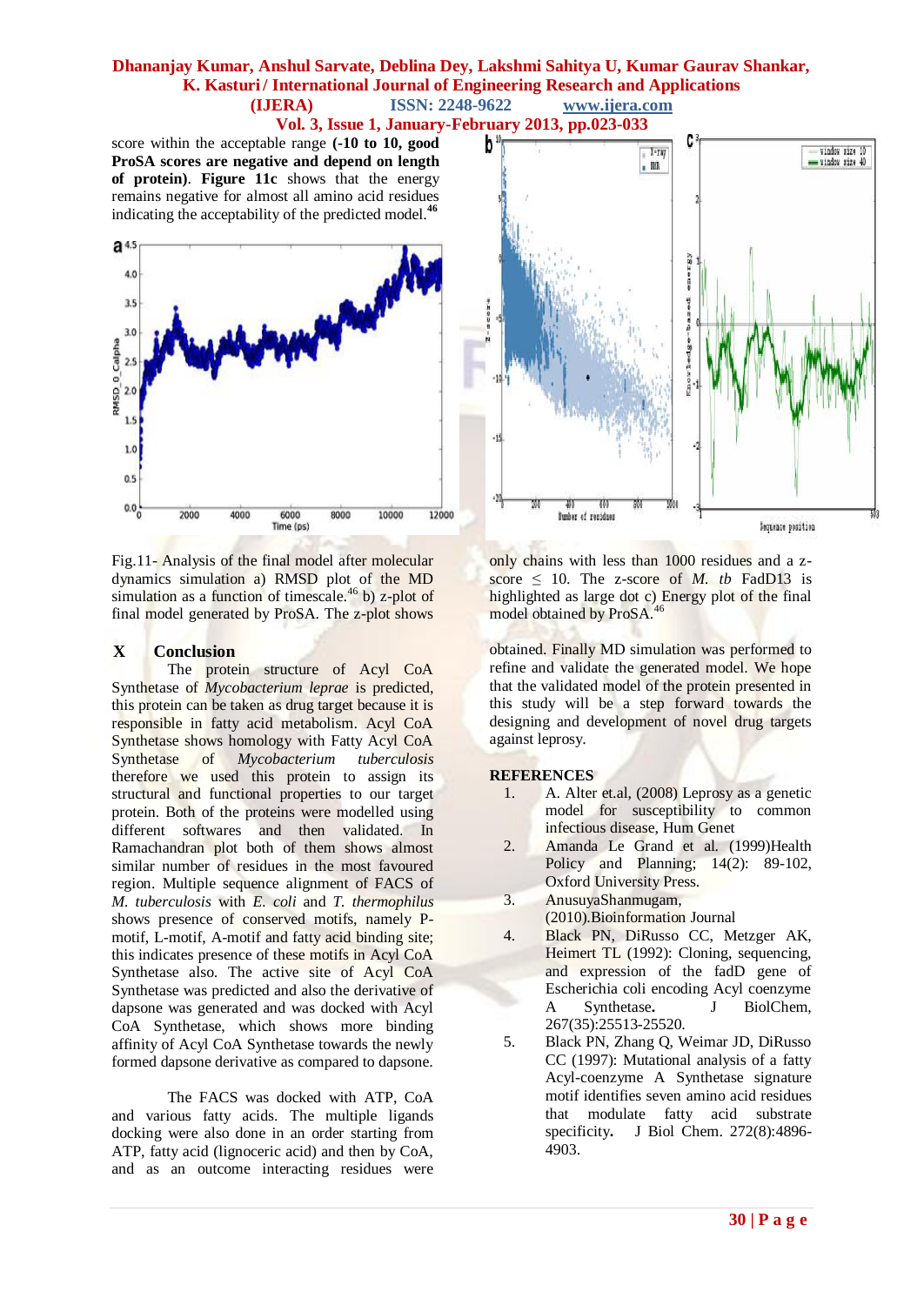**Vol. 3, Issue 1, January-February 2013, pp.023-033**

- 6. Black PN, DiRusso CC (2003). Transmembrane movement of exogenous long-chain fatty acids: proteins, enzymes, and vectorial esterification. *Microbial MolBiol Rev.* **67** (3): 454-72
- 7. Bateman A, Birney E, Cerruti L (2002)."The Pfam Protein Families Database". *Nucleic Acids Research* 30 (1): 276-280.
- 8. Black PN, Zhang Q, Weimar JD, DiRusso CC (1997) Mutational analysis of a fatty Acyl-coenzyme A Synthetase signature motif identifies seven amino acid residues that modulate fatty acid substrate specificity. J BiolChem 272:4896-4903.
- 9. Bowers KJ, Chow E, Xu H, Dror RO, Eastwood MP, Gregersen BA, Klepeis JL, Kolossvary I, Moraes MA, Sacerdoti FD, Salmon JK, Shan Y, Shaw DE (2006) Scalable Algorithms for Molecular Dynamics Simulations on Commodity Clusters. In: Proceedings of the ACM/IEEE Conference on Supercomputing (SC06), Nov 11–17, Florida.
- 10. Chemotherapy of leprosy for control programs- report of WHO study (2004). WHO technical report series No. 675;1982.
- 11. Cho, S.N., Hunter, S.W., Gelber, R.H., Rea, T.H. & Brennan, P.J. (1986) Quantitation of the phenolic glycolipid and relevance to glycolipid antigenemia in leprosy. Journal of Infectious Diseases, 153, 560-569.
- 12. Cole ST et al. (2001). Massive gene decay in the leprosy bacillus. *Nature,***409** (6823): 1007-11
- 13. Colovos C, Yeates T.O (1993). "Verification of protein structures: Patterns of Nonbonded atomic interactions‖. *Protein Science***2** (9): 1511- 1519
- 14. D.M Scollard*et al., ClinMicrobiol Rev*. 2006 Apr; 19(**2**): 338-81 [PMID: 16614253].
- 15. Diemand AV, Scheib H (2004) iMolTalk: an interactive, internetbased protein structure analysis server. Nucleic Acids Res 32: W512–W516
- 16. Dundas J, Ouyang Z, Tseng J, Binkowski A, Turpaz Y, Liang J (2006) CASTp: computed atlas of surface topography of proteins with structural and topographical mapping of functionally annotated residues. Nucleic Acid Res 34:W116– W118
- 17. David W Ritchie (2003). Evaluation of protein docking predictions using Hex 3.1
- in CARPI Rounds 1 and 2. Proteins: *Struct. Func. Genet.***52** (1): 98-106.
- 18. Ell, S.R. Leprosy and social class in the Middle Ages(1986): International Journal of Leprosy and Other Mycobacterial Diseases 54, 300–305.
- 19. Eric Soupene et al, Activity of the Acyl-CoA Synthetase ACSL6 isoforms: role of the fatty acid Gate-domains, BMC Biochemistry, 2010, (11:18).
- 20. Elmar Krieger et al(2003), Homology Modeling, Structural Bioinformatics.
- 21. Franzblau(1989), S.Drug susceptibility testing of Mycobacterium Leprae in the BACTEC 460 system.Antimicrob. Agents Chemother. 33, 2115-2117.
- 22. Final push strategy to elimination of leprosy as public health problemquestions and answers.(2003) WHO document, Second edition, Geneva, World health organization.
- 23. Finn RD, Tate J, Mistry J, Coggill PC, Sammut JS, Hotz HR, Ceric G, Forslund K, Eddy SR, Sonnhammer EL, Bateman A (2008) The Pfam protein families database. Nucleic Acids Res 36: D281– D288
- 24. Grange, G. Mycobacterial disease in the world: yesterday, today and tomorrow(1989): In The Biology of the Mycobacteria volume 3, eds. Ratledge, C., Stanford, J. & Grange, G. pp. 3–36. London: Academic Press
- 25. Ganapati, R. &Revankar, C.R. (1989) Clinical aspects of leprosy. In The Biology of the Mycobacteria, eds. Ratledge, C., Stanford, J. & Grange, G. London: Academic Press
- 26. Grotthuss M, Pas J, Rychlewski L (2003). "Ligand-Info, searching for similar Small compounds using index profiles". *Bioinformatics***19** (8): 1041-1042
- 27. Hansen, G.H.A Undersogelser angaende spedalskhedensaasager(1874), Norsk Magazin for Laegervidenskaben 4 (Suppl.), 1-88.
- 28. Hisanaga Y, Ago H, Nakagawa N, Hamada K, Ida K, Yamamoto M, Hori T, Arii Y, Sugahara M, Kuramitsu S, et al. (2004): Structural basis of the substratespecific two-step catalysis of long chain fatty Acyl-CoA Synthetase dimer**.** J BiolChem, 279(30):31717-31726.
- 29. Heijnders ML *(*2004). The dynamics of stigma in leprosy. *International Journal of Leprosy and Other Mycobacterial Diseases*; **72**(4): 437–47.
- 30. Hisanaga Y, Ago H, Nakagawa N, Hamada K, Ida K, Yamamoto M, Hori T,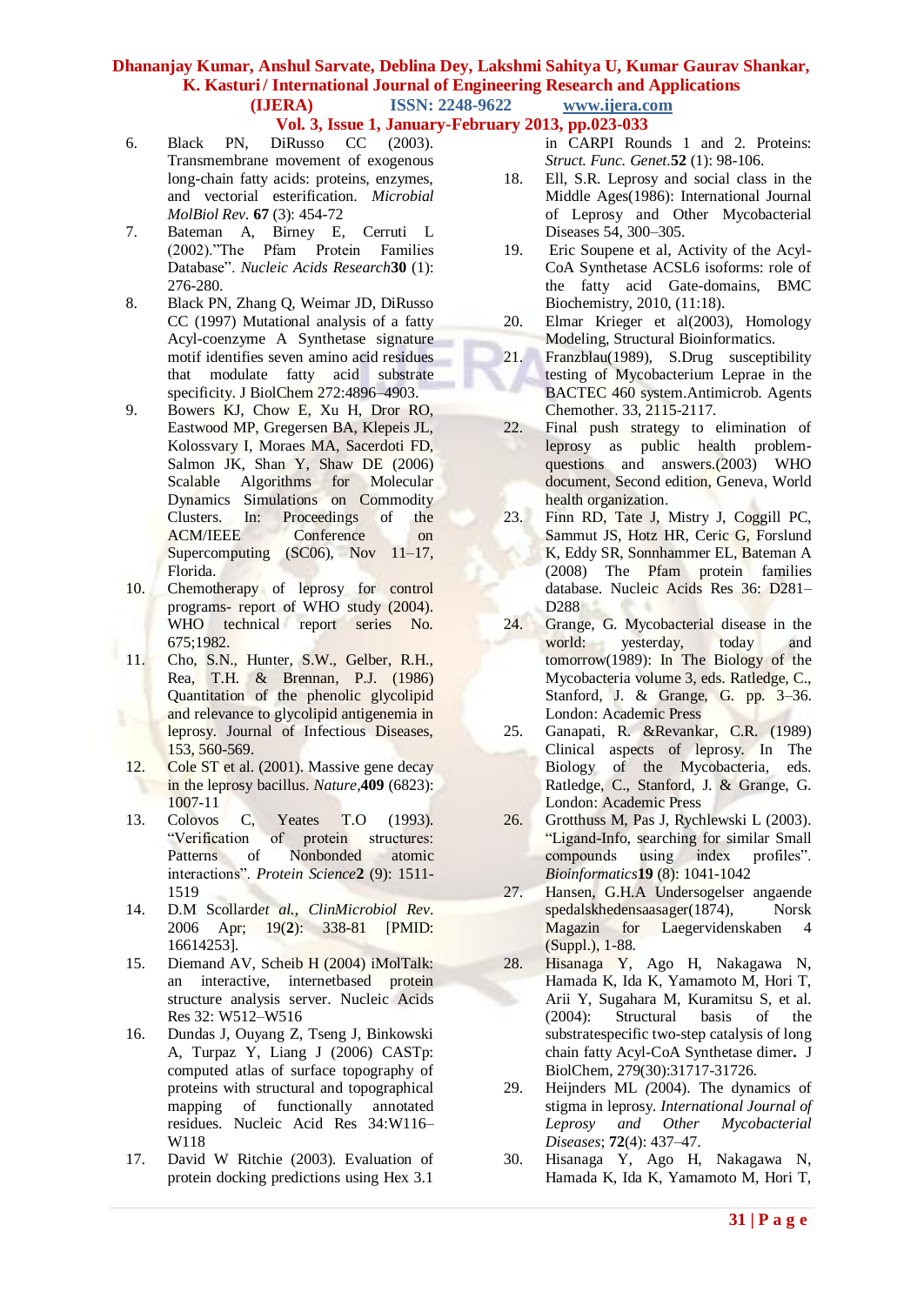### **Vol. 3, Issue 1, January-February 2013, pp.023-033**

Arii Y, Sugahara M, Kuramitsu S, Yokoyama S, Miyano M (2004) Structural basis of the substrate-specific two-step catalysis of long chain fatty Acyl-CoA Synthetase dimer. J BiolChem 279:31717–31726.

- 31. Job CK. *(*1989) Nerve damage in leprosy. *International Journal of Leprosy and Other Mycobacterial Diseases*; **57**(2):532–9.
- 32. Jurgen K, Torsten S (2004). "Automated protein structure homology modeling: A progress report". *Pharmacogenomics***5**(4): 405-416
- 33. Kirchheimer, W.K & Storrs, E.E. (1971): Attemts to establish the armadillo (Dasypusnovencintus Linn.) as a model for the study of leprosy1. Report of lepromatoid leprosy in an experimentally infected armadillo. Int.J.Lepr. 39, 693-702
- 34. Karonga (1996): Prevention Trial Group. Randomised controlled trial of single BCG, repeated BCG, or combined BCG and killed Mycobacterium Leprae vaccine for prevention of leprosy and tuberculosis in Malawi. Lancet 348, 17-24
- 35. Kameda K, Nunn WD (1981): Purification and characterization of Acyl coenzyme A Synthetase from Escherichia coli**.** J BiolChem ,256(11):5702-5707.
- 36. Khare G, Gupta V, Gupta RK, Gupta R, Bhat R, Tyagi AK (2009) Dissecting the role of critical residues and substrate preference of a fatty Acyl-CoA Synthetase (FadD13) of mycobacterium tuberculosis. PLoS ONE 4:e8387. ъ doi:10.1371/journal.pone.0008387.
- 37. Lands WE, Hart P (1965): Metabolism Of Glycerolipids. Vi. Specificities of Acyl Coenzyme A: Phospholipid Acyltransferases**.** J BiolChem, 240:1905- 1911.
- 38. Lockwood DN, Suneetha S. Leprosy (2005): too complex a disease for a simple elimination paradigm. *Bulletin of the World Health Organization*; **83**(3):230–5.
- 39. Leekassa R, Bizuneh E, Alem A (2002). Prevalence of mental distress in the outpatient clinic of a specialized leprosy hospital. Addis Ababa, Ethiopia, *Leprosy Review* 2004; **75**(4):367–75.
- 40. Lerat E, Ochman H (1997). "Gapped BLAST and PSI-BLAST: a new generation of protein database search programs‖. *Nucleic Acids Research* **25** (17): 3389-340
- 41. Laurie ATR, Jackson RM (2005) Q-SiteFinder: an energy-based method for
- the prediction of protein-ligand binding sites. Bioinformatics 21:1908–1916
- 42. Lüthy R, Bowie JU, Eisenberg D (1992) Assessment of protein models with threedimensional profiles. Nature 356:83–85.
- 43. Laurie ATR, Jackson RM (2005) Q-SiteFinder: an energy-based method for the prediction of protein-ligand binding sites. Bioinformatics 21:1908–1916
- 44. Management Sciences for Health (1997) Managing Drug Supply. West Hartford, Connecticut, USA: Kumarian Press.
- 45. MK Sakharkar *et al.*, *In Silico Biol.* (2004) **4:** 0028 [PMID:15724285]
- 46. Nidhi Jatana.et al (2010), Molecular modeling studies of Fatty Acyl-CoA Synthetase (FadD13) from Mycobacterium tuberculosis—a potential target for the development of antitubercular drug :J Mol Model.
- 47. Nordeen, S.K. &Hombach (1993). Eleventh Programme Report of the UNDP/WHO Special Programme for Research and Training in Tropical Disease (EdsWalgate, R. & Simpson, K.) 47-55 (World Health Organization, Geneva).
- 48. Natasja HJ Van Veen et al (2009).. Corticosteroids for treating nerve damage in leprosy, John Wiley & Sons
- 49. Nicholls PG, Croft RP, Richardus, JH, Withington SG, Smith WC (2003). Delay in presentation, an indicator for nerve function status at registration and for treatment outcome - the experience of the Bangladesh Acute Nerve Damage Study cohort. *Leprosy Review*; **74**(4):349–56.
- 50. Paul R. Wheeler (2003):, Leprosy clues about the biochemistry of Mycobacterium leprae and its host dependency from the genomeWorld journal of Microbiology and Biotechnology,
- 51. P. R. Wheeler AND C. Ratledge (1988), Use of Carbon Sources for Lipid Biosynthesis in Mycobacterium leprae: a Comparison with Other Pathogenic Mycobacteria, Journal of General Microbiology, 134, 2111-2121.
- 52. Patrick Brady G, Jr. and Pieter F.W. Stouten (2000). Fast Prediction and Visualization of Protein Binding Pockets with PASS". *Journal of Computer Aided Molecular design* **14,** 383-401.
- 53. Ramaprasad, P., Fernando, A., Madhale, S., Rao, J.R., Edward, V.K., Samson, P.D., Klatser, P.R., de Wit, M.Y., Smith, W.C. & Cree, I.A. 1997 Transmission and protection in leprosy: indications of the role of mucosal immunity. Leprosy Review 68, 301–315